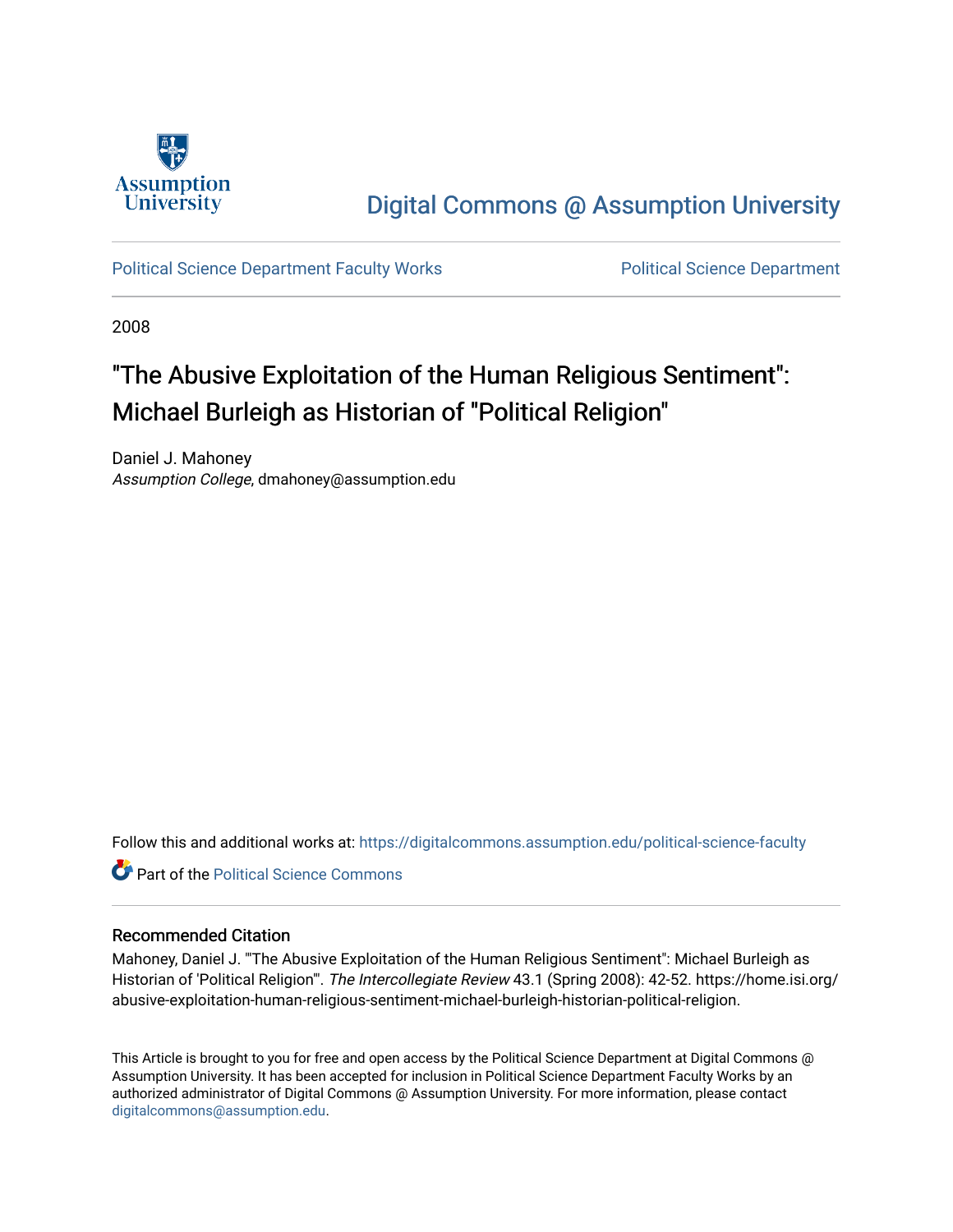# "The Abusive Exploitation of the Human Religious Sentiment": Michael Burleigh as Historian of "Political Religion"

Michael Burleigh, a distinguished English historian, is the author of a remarkable trilogy on the "political religions" that have been the scourge of late modernity. In his authoritative *The Third Reich: A New History* (2000)1 Burleigh studied Nazi Germany as a form of *totalitarian* society. In doing so, he rehabilitated the category of "political religion" as the indispensable interpretive framework for deciphering the National Socialist enigma. That book provides a detailed account of the "moral breakdowns and transformations of an advanced industrial society," one where Hitler's "rage against the world was capable of infinite generalization." Burleigh eloquently locates the atavistic modernism at the heart of National Socialism:

Nazi ideology offered redemption from a national ontological crisis, to which it was attracted like a predatory shark to blood. . . .

 It lacked Communism's deferred, but dialectically assured, 'happy ending,' and was haunted by and suffused with apocalyptic imaginings and beliefs which were self-consciously pagan and primitive. Although it paradoxically claimed to speak the language of applied reason . . . Nazism had one foot in the dark, irrational world of Teutonic myth. (*TTR,* 12)

In the Introduction to *The Third Reich* and again in the later volumes of his trilincluding Eric Voegelin, Raymond Aron, and Waldemar Gurian. They were among the first to confront this strange phenomenon of "political religion" in its hypermodernist manifestations. With their help, Burleigh explores what the early twentieth-century Italian Catholic statesman and political thinker Luigi Sturzo called the "abusive exploitation of the human religious sentiment" by the totalitarian ideologies of our time. Burleigh's eloquently written books are informed by impressive erudition and by deep moral seriousness, but he is not a philosophic historian in the manner of those such as Alain Besançon and Martin Malia who have delved deeply into the intellectual origins and the elusive "pseudo-reality" posited by totalitarian ideology.2 He is, instead, an antitotalitarian historian of evident theistic and Christian conviction.

ogy, Burleigh expresses his fundamental debts to earlier antitotalitarian thinkers

Burleigh shows how National Socialism was founded on an almost unimaginable demonic willfulness, with a monstrous

**Daniel J. Mahoney** is professor of political science at Assumption College in Massachusetts. With Edward E. Ericson Jr. he edited *The Solzhenitsyn Reader: New and Essential Writings: 1947–2005* (ISI Books, 2006).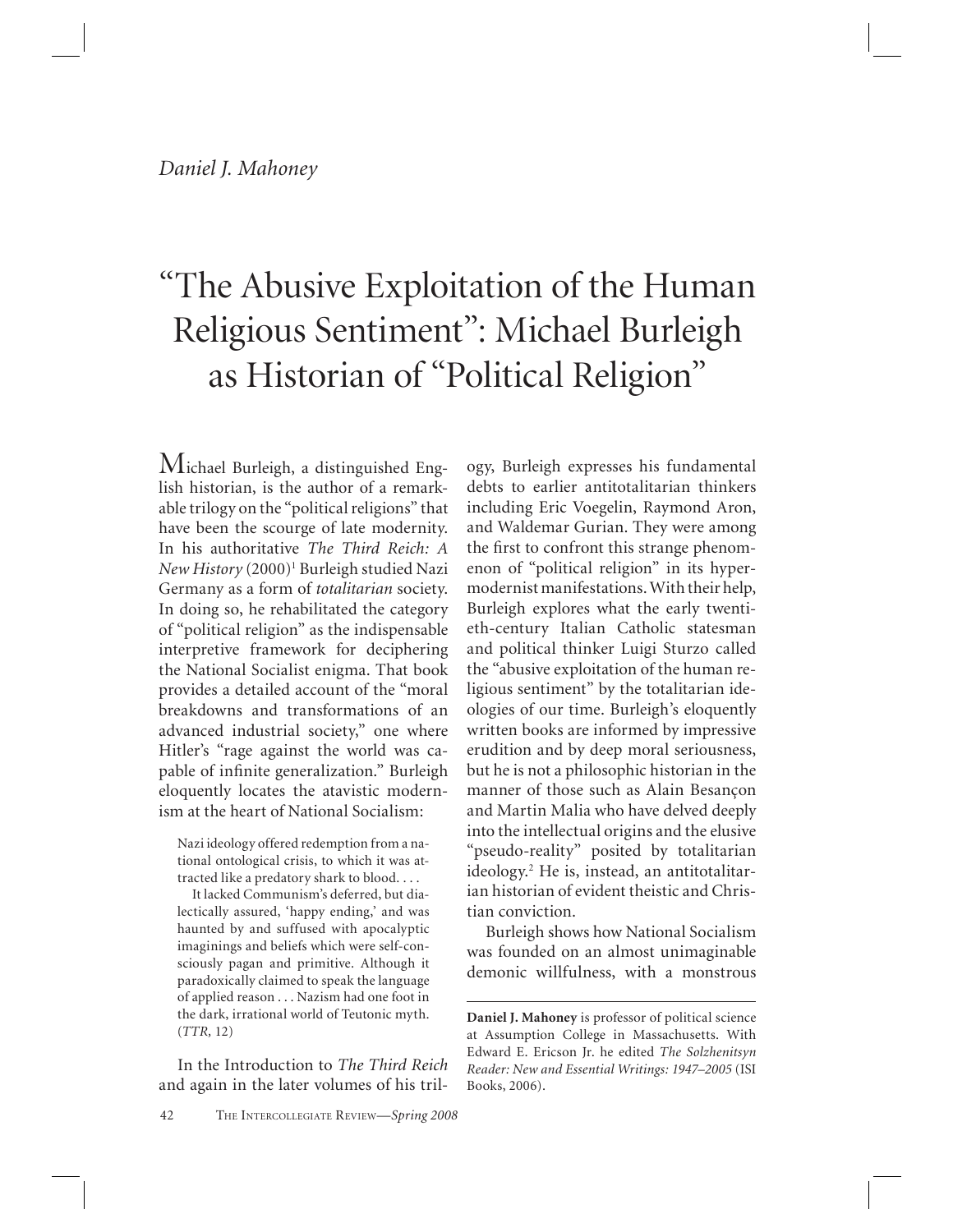disregard for "charity, reason, and skepticism." Like its *frère-ennemi* Bolshevism, Nazism aimed to create a "New Man" who in this case intensified the evils of the "old Adam" and who, as with Bolshevism, would discard the moral limits that are integral to any modicum of decency and civilized human existence. In Burleigh's capacious view, the Holocaust "does not exhaust everything there is to say about National Socialism." But this crime that cried out to heaven was indeed the horrific logical consequence of a fevered social doctrine that reduced man to a "beast of prey" and that rejected any superintending principle above the human will.

#### **The Church and the New Barbarism**

In both *The Third Reich* and *Sacred Causes,*<sup>3</sup> Burleigh emphasizes the widely unknown or deliberately ignored fact that the strongest opposition to Nazi ideology and criminality came from conservative "men of God." This is no accident. While left-wing critics of Nazism wrongly saw in it only a virulent version of either "late capitalism" or German nationalism, its conservative Christian opponents were far more sensitive to the movement's profoundly antitraditional character. The more discerning among them saw in Nazism nothing less than a "revolution of nihilism." And not a few of them courageously rose to the challenge of resisting the new barbarism.

In addition to Bishop Clemens August Graf von Galen, the "lion of Münster," who in a series of famous sermons in 1941 denounced the murderous Nazi euthanasia campaign, some of the Austrian and German bishops did not shrink from attacking the "racist madness" of Nazism. In his great encyclical *Mit brennender sorge* (1938), written pointedly in German and clandestinely smuggled into

Germany, Pope Pius XI attacked modern racialism, the cynical Nazi appropriation of Christian symbolism, nationalist idolatry, and a false cult of human greatness. Likewise, in the first encyclical of his pontificate, *Summi pontificis*, released in the fall of 1939, Pius XII affirmed the "fundamental unity" of the human race and expressed his profound sympathy for the plight of Poland. The whole world had no doubt at the time whom the same pontiff had in mind in his 1942 Christmas message when he spoke of "the hundreds of thousands of innocent people put to death or doomed to slow extinction, sometimes merely because of their race or descent." This prudent, perhaps too prudent, diplomat-pope, despising National Socialism but solicitous of putting an end to a suicidal total war, helped inspire the heroic witness of groups like *Témoignage chrétien* in France (whose anti-Nazi pamphleteers included such eminent philosophers and theologians as Gaston Fessard and Henri de Lubac) as well as the Italian Catholics who saved tens of thousands of Jews in the fall of 1944 when the Nazis unleashed full scale war against the Jews in occupied Italy.

The rewriting of history to suggest that the Christian West was somehow culpable in the murderous agenda of the National Socialists is one of the greatest intellectual distortions of our time. Burleigh has done a great service by recovering an appreciation for the impregnable wall that separated the Christian religion—with its affirmation of the fundamental unity of the human race and of conscience informed by right reason—from both the "horrors of applied rationality" (communism) and the National Socialist religion of the absolutized human will. This project of historical and moral restoration achieves something like its finished form in his magisterial two-volume history of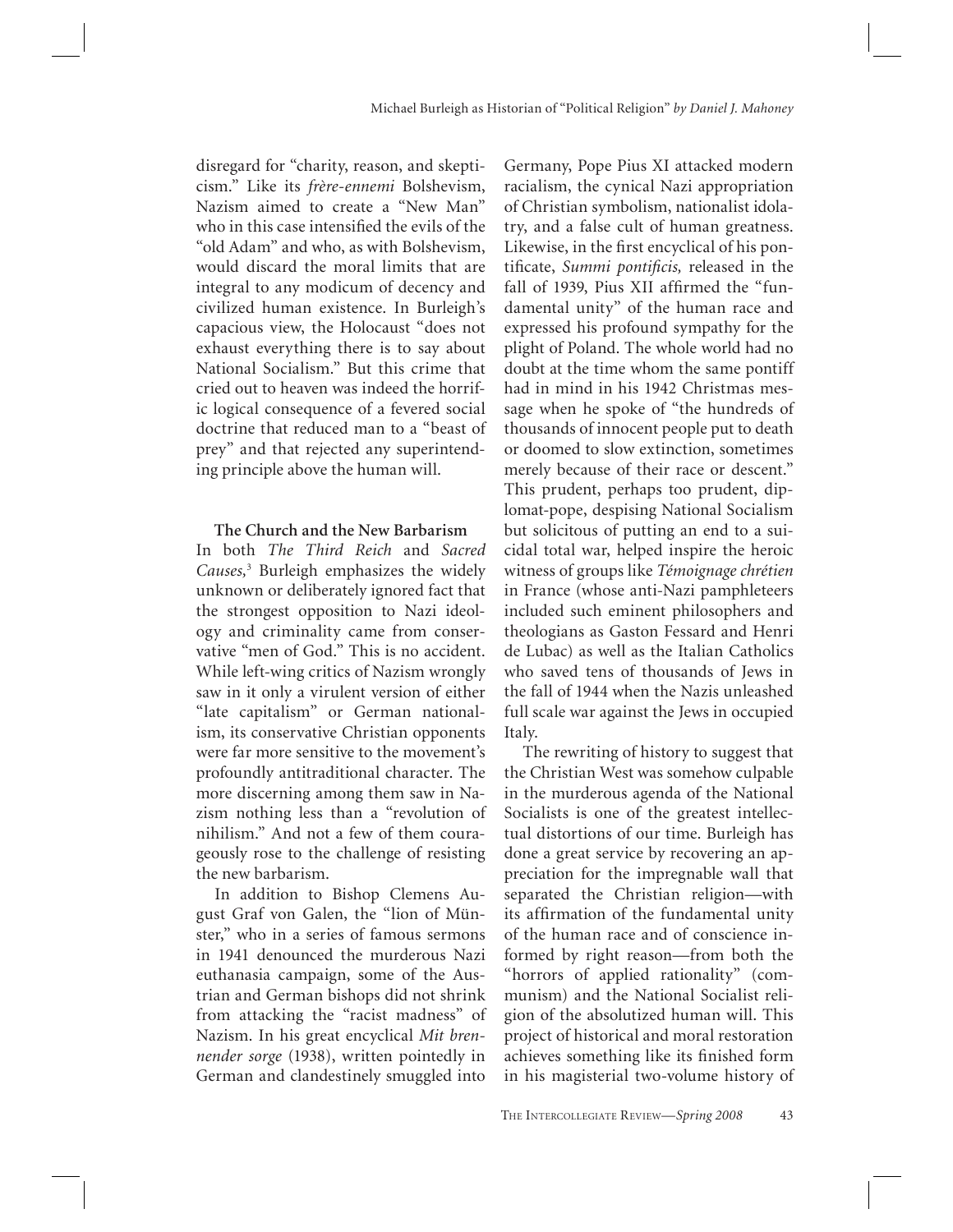political religion, *Earthly Powers*<sup>4</sup> and *Sacred Causes.*

### **The Theory and Practice of Political Religion**

In keeping with a venerable conservativeliberal tradition, in both works Burleigh highlights the links between Jacobinism, the secular "civil religion" *par excellence,* and the political religions that would do so much to despoil the twentieth century. Jacobinism was not only proto-totalitarian, it was the prototype for later and more fully developed ideological justifications of terror and tyranny.

Burleigh observes in *Sacred Causes* that the term "political religion" has a "more venerable history than many imagine." It was widely used after 1917 to describe the new regimes established by Lenin, Mussolini, Hitler, and Stalin. In the middle of the nineteenth century the French historian and political philosopher Alexis de Tocqueville had already invoked the idea of political or secular religion. He did so in the opening section of *The Old Regime and the Revolution* (1856) when discussing the social passions unleashed by the French Revolution of 1789. The Revolution "took on the appearance of a religious revolution" despite the contempt in which its progenitors and principal actors held the Catholic Church in particular, and the Christian religion in general. It brought forth a uniquely modern fusion of religious sentiment and rationalism, a "new kind of religion, an incomplete religion, it is true, without God, without rituals, and without life after death, but one which nevertheless, like Islam, flooded the earth with its soldiers, apostles, and martyrs."

For its twentieth-century analysts and critics—heirs to both Tocqueville and Burke—secular religions, especially in their totalitarian forms, are so horrific and so destructive of human dignity in no small part because they are *idolatrous.* They erase the distinction, integral to Christian civilization and to decent and humane governance, between the things of God and the things of Caesar. They establish an unprecedented *monism* that makes the theocratic despotisms of the past seem humanly bearable. But—and here Burleigh's approach is wanting, or at least incomplete—it is still necessary to painstakingly confront the *philosophical* sources of the misplaced modern emphasis on human self-sovereignty. As Pierre Manent has pointed out, for example, communism does not stand as an antithesis to modern democracy; rather, it can be located on a continuum with modern democracy in its inebriated confidence in Man as the "sovereign author" of the human world, in its faith in progress and "humanitarian" values, and in its belief that human beings are essentially "historical" beings unbeholden either to nature or to God. At the same time, communism destroyed everything that is decent and good about the democratic order. Political philosophy is indispensable for unraveling this conundrum and for more fully exploring the vexing question of the relationship between modern rationalism and the totalitarian movements and ideologies that "radicalize" rationalism's underlying premises.

#### **Burleigh's Project**

In *Earthly Powers,* Burleigh surveys the prehistory of the twentieth-century totalitarianisms. He provides a fascinating account of Puritan messianism, the proto-totalitarianism of the Jacobins, the quasi-religious cult of the nation, the rise of humanitarianism as a self-conscious social ethos and even as a "religion" in the pseudophilosophical expression given to it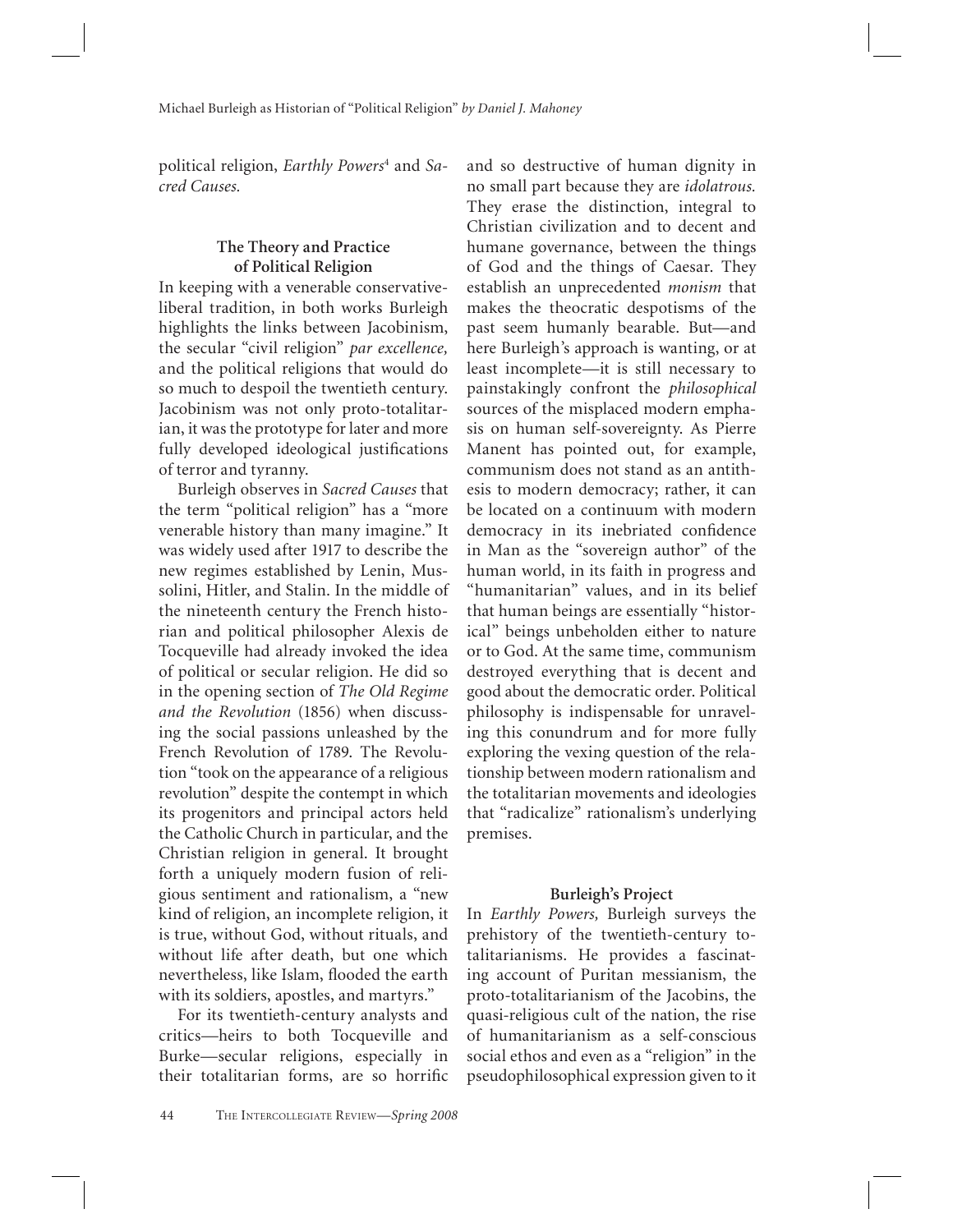by August Comte. A powerful chapter inspired by Dostoevsky's *Devils* explores the deep convergence of moral nihilism and political fanaticism in nineteenth-century Russia. Burleigh also expertly chronicles the response of the Christian churches to the rise of secular ideology, as well as their responses to the modern "social question." His book breaks off with the bloody apocalypse of 1914, when liberal and Christian Europe confronted the abyss and was on the verge of committing suicide.

*Sacred Causes* picks up where *Earthly Powers* leaves off. The twentieth century witnessed a radical intensification of Sturzo's "abusive exploitation of the human religious sentiment"—an exploitation that, like "earlier attempts to realize heaven or earth," would result in "hell for many people." In the nineteenth century the "dystopian strain" mainly occurred *at the level of thought* (Burleigh provocatively refers to "the hare brained schemes" of August Comte and Charles Fourier, the "moral insanity of Russian nihilists," as well as "the scientific socialism" of Marx and Engels "which was morally insane in other ways"). The twentieth century turned out to be the century of *applied* ideology, of secular religions warring against the tripartite Western heritage of biblical religion, classical wisdom, and liberal constitutionalism.

#### **The Totalitarian Political Religions**

The most important chapter in *Sacred Causes* is the synthetic second chapter on "The Totalitarian Political Religions." It brilliantly surveys historical facts and moral perspectives that have largely been forgotten, displaced by the dominant "antifascist" narrative of the twentieth century. That narrative gives communism a free pass by locating evil in the twentieth century in an ill-defined "fascism," a word that is sometimes used so indiscriminately

as to include both National Socialism and the civilization it set out to destroy. In the antifascist narrative, the central drama of the twentieth century was not the struggle between "liberal and Christian civilization" and a new ideological barbarism but rather the never-ending struggle between "progress"—whose ultimate victory is guaranteed—and the forces of "reaction." In a more moderate form, this faith in progress is the common faith—or common illusion—of modern democratic societies. Burleigh's work is blessedly free of such facile progressivism.

The chapter on "The Totalitarian Political Religions" shows exactly what was at stake in the instantiation of the "secular messianism" that first came to the forefront in the nineteenth century. Early on, Burleigh quotes the Russian religious philosopher Semyon Frank—a Jewish convert to Orthodox Christianity and one of the contributors to the remarkable collection *Vehki* (*Landmarks*). That 1909 manifesto powerfully challenged the Russian intelligentsia's addiction to "progressive" ideals that eschewed the spiritual life, renounced any ethical affirmation of limits, and that demonstrated limitless indulgence toward the revolutionary Left. In his contribution to *Vehki* Frank took sure aim at the "nihilistic moralism" of the prerevolutionary Russian intelligentsia:

Sacrificing himself for the sake of this idea, he does not hesitate to sacrifice other people for it. Among his contemporaries he sees either merely the victims of the world's evil he dreams of eradicating or the perpetrators of that evil. . . . This feeling of hatred for the enemies of the people forms the concrete and active psychological foundation of his life. Thus the great love of mankind of the future gives birth to a great hatred for people; the passion for organizing an earthly paradise becomes a passion for destruction. (*SC,* 39)

This "passion for destruction" is coextensive with the "ideological" dream to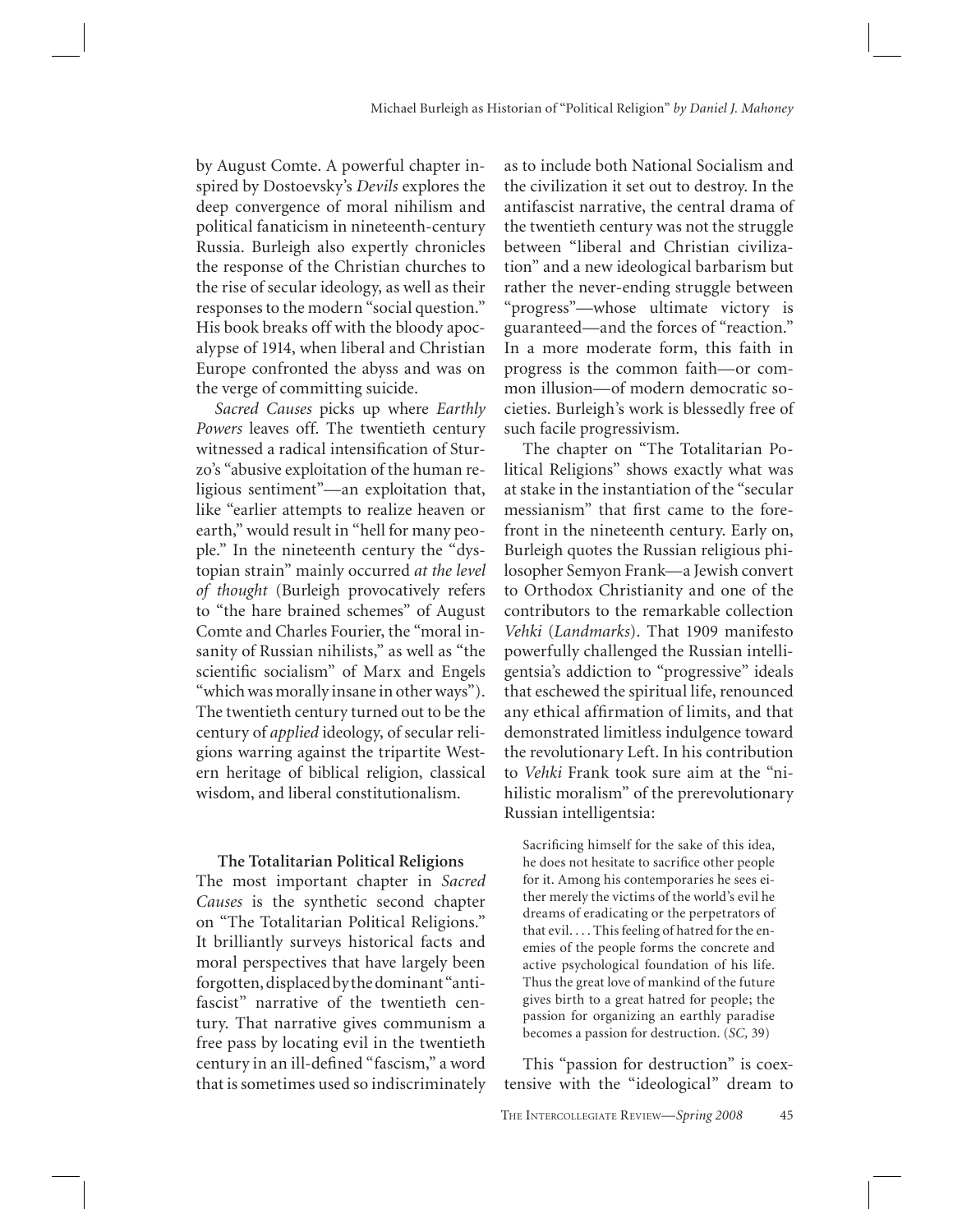create another world, another reality. The best philosophical critics of the ideological project have shown how the aspiration to "change the world," to alter the structure of reality, gives rise to a "surreality," an imaginary present and future that is at odds with the nature of men and societies and even the ontological structure of the real world. In their own way, the ideologists are aware of this. The auspicious gap between reality and ideological surreality can only be bridged by what Solzhenitsyn in his *Nobel Lecture* has called the twin pillars of the ideological project: violence and lies. However, the revolutionary enterprise necessarily becomes routinized, stale, and sclerotic (witness the final decades of the Soviet regime—the "years of stagnation," as they came to be called). Still, the never wholly extinguished impulse of the ideological project is a deep-seated nihilistic Manicheanism. The Bolshevik outlook remained to the end "essentially Manichean, dividing the world into good and evil, light and darkness, old and new, a view which led to the demonization of their enemies" (*SC,* 75).

These enemies famously ended up including "heretics" within their own ranks. The demonized included not merely "class enemies" (the bourgeoisie, aristocrats, independent peasants), not only "heretical" communists, but especially those intellectuals and ordinary believers who embodied a more traditional understanding of the world. In particular, the Bolsheviks "resolved to eradicate Christianity as such." They unleashed several waves of savage persecution against the Orthodox Church that are chronicled in detail by Burleigh. In the first wave, bishops and priests were brutally murdered or subjected to show trials. In a second wave of persecution that coincided with the collectivization of agriculture, churches were closed and bells removed from churches that had been at the center of Russian village life for centuries. And from 1937 to 1941, tens of thousands of priests and nuns were killed, while others were sent to labor camps to perish on the tundra. Eventually, the leadership of the Orthodox Church was infiltrated and even controlled by the atheistic authorities. When reflecting on this scandalous fact, it must be remembered that Orthodox Christians experienced the worst persecution of the Christian religion in human history; untold numbers of believers conducted themselves in a spirit of fidelity and suffered martyrdom.

Burleigh also considers the other manifestations of ideological Manicheanism in the interwar period. He describes the intense decades-long struggle between Italian fascism and the Catholic Church to shape the lives and loyalties of young people. He also traces the myriad ways the Nazis dehumanized their enemies. The evocation of "blood"—of bloodlust and sacrifice and destruction as ends in themselves—was central to the Nazi view of man and nature. And the crude and incoherent assault on Judaism as the source of all the evils in the contemporary world (Jews being blamed simultaneously for "plutocratic" liberalism and rapacious Bolshevism) was at the core of the Nazis' fevered redefinition of reality.

The Bolsheviks earlier had created a secular "theocracy" that aped the hierarchies of traditional religion without any of its moral wisdom or restraints. In one respect at least the Nazis went a step further. Their secular religion promoted an emotional and aesthetic intoxication, symbolized by the Nuremburg rallies, that made "everyone" a participant in these deluded collective rituals. The SS, Burleigh suggests, was the nihilist avant-garde of a hypermodern pagan religion that bowed to nothing except its own willfulness. The men of the SS were "insanely fertile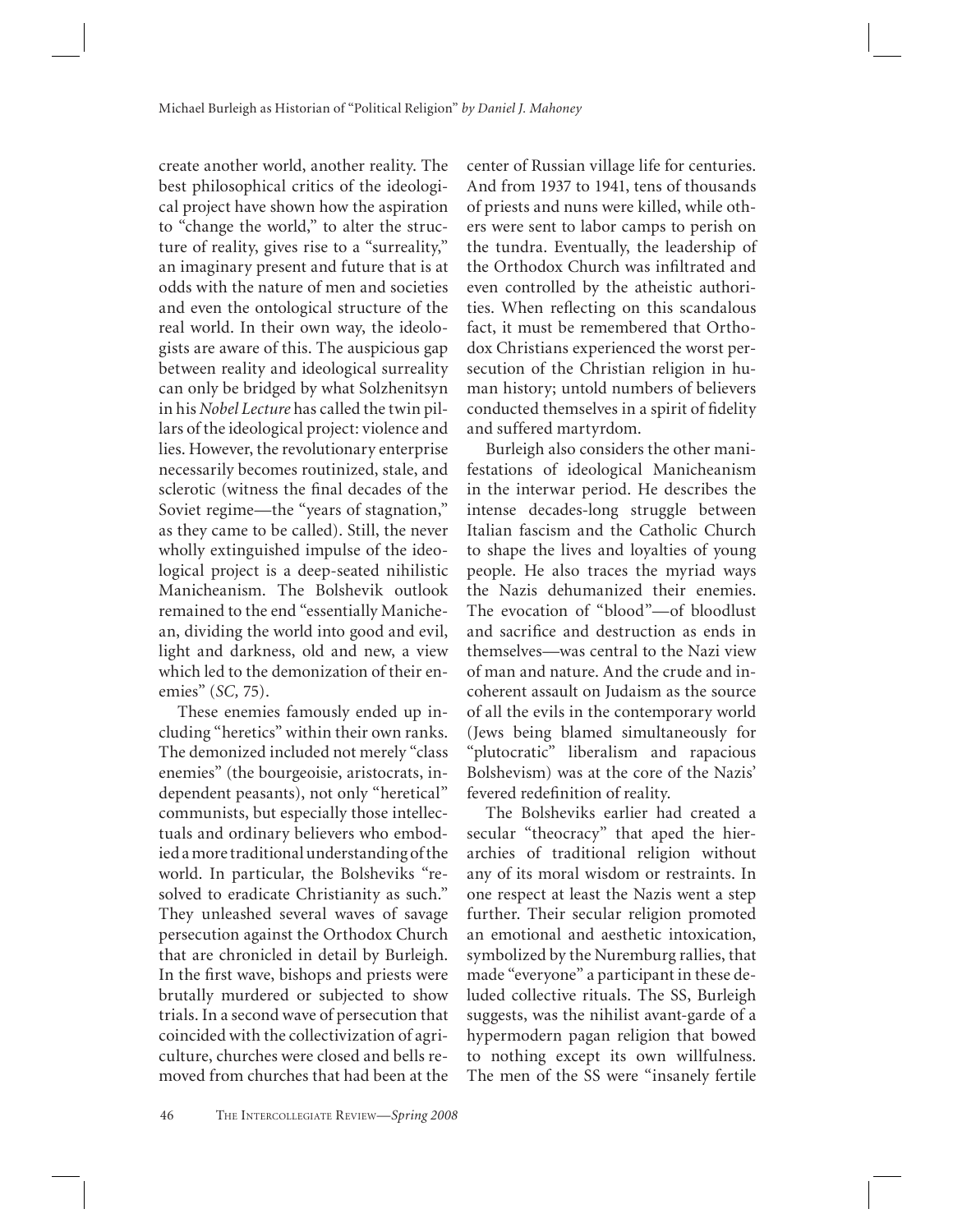in destructiveness" and "their subscription to the codes of their own bureaucracy was never incompatible with the most irrational, pathological fanaticism." This combination of bureaucracy and "moral autism," so eloquently described by Burleigh, would reveal its demonic face in the murderous rage of the *Einsatzgruppen* on the eastern front, who killed millions even before the systematic unfolding of the Final Solution, and in the sadistic and cold "industrial rationality" of the Nazi death camps.

#### **The Church Between Liberalism and Totalitarianism**

In an important chapter in *Sacred Causes* entitled "The Church in the Age of the Dictators" Burleigh provides an exhaustive account of "the murderous conflict between church and state" in Mexico, Spain, and Soviet Russia during the interwar period. It is easy today to chastise the church for its hesitancy in accommodating itself to the full range of "liberal" and "republican" movements and regimes. But Burleigh reveals just how "illiberal" various forms of republicanism could be (the murder of 7,000 clergy in republican Spain between July and December 1936 is the most chilling manifestation of this phenomenon.) While responding forthrightly to ferocious anticlericalism in Mexico in the 1920s and 1930s as well as to the persecution "raging within the unhappy borders of Russia," Pope Pius XI continued Leo XIII's policy of semi-neutrality with respect to forms of government. Burleigh recounts, for example, how the Vatican initially accepted the establishment of the Spanish Republic in 1931 with equanimity. The Vatican also showed much more moderation and good sense than the Spanish episcopacy in its dealings with Franco during the Spanish Civil War (the Vatican was rightly suspicious of Franco's alliance with the Falangists, a secular movement of the totalitarian Right). Nonetheless, even the profoundly antitotalitarian Pius XI, a persistent and eloquent critic of the totalizing aspirations of the pagan state, remained deeply suspicious of liberal or bourgeois republicanism in its dominant forms. Not enough distinctions were made, and constitutional democracy was identified with the most extreme versions of philosophical liberalism. The Catholic Church in the United Kingdom and the United States provided the most notable exception to this antidemocratic tendency in Catholic thought.

As Burleigh shows, the church had an honorable record in fighting totalitarian political religions because it knew exactly what was at stake in the ideological "sacralization" of politics. However, it underestimated the moral resources of constitutional democracy and overestimated the prospects for Catholic "corporatism" in countries such as Austria and Portugal. At the end of the Second World War, the pontificate of Pope Pius XII "decided to abandon its prudent agnosticism towards forms of government in favor of democracy." This change was motivated in part by a deepening appreciation of the crucial role of "human rights" in the proper defense of human dignity (a "Christian democratic" position theorized by the influential Thomistic philosopher Jacques Maritain). In addition, a more liberal and activist ethos had arisen out of Christian currents in the resistance movements during the Second World War. There was also the need to mobilize Catholics for active citizenship and the defense of basic liberties against the Communist threat in France, Germany, and Italy after 1945. Burleigh tells this important story with the requisite nuance and scholarly care.

In chapter 6 of *Sacred Causes* ("The Road to Unfreedom: the Imposition of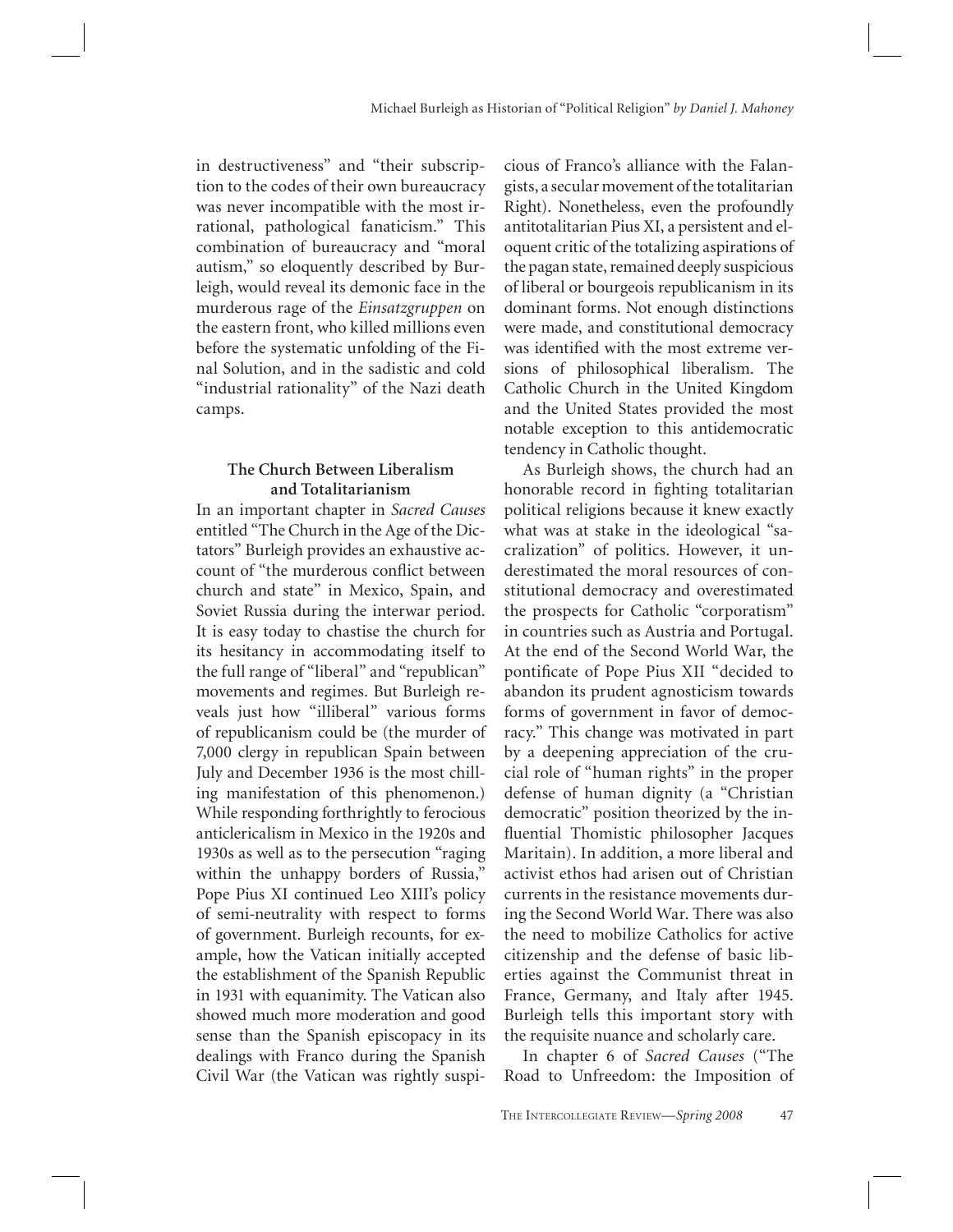Communism after 1945") Burleigh tells the other half of the story: the brutal imposition of Leninist-Stalinist totalitarianism on unwilling peoples in east–central Europe after 1945. The chapter provides an exhaustive account of the various assaults on the churches in the newly "liberated" Europe. Burleigh makes the heroism and moral grandeur of persecuted leaders of the Catholic Church such as cardinals Mindszenty, Beran, and Wyszynski known to new generations who will surely have never heard their names. Burleigh's

conclusion to this chapter is worthy of extended citation, not least because it reminds us of the crucial role of the churches in providing a space, however limited, for "civil society," and in preserving an image of the moral order in societies that had been brutalized by ideological lies. Burleigh writes



*The extremism of ideology: leftists desecrating a corpse in 1930s Spain*

Within a remarkable short time totalitarian rule had been reimposed on half a continent using a combination of force and fraud. . . . Although they were subjected to relentless assault from state-sponsored atheism, the Christian Churches remained the only licensed sanctuaries from the prevailing world of brutality and lies. Appropriately enough . . . they played an important role in the overthrow of Communism forty years later. (*SC,* 344 )

The Catholic Church's positive accommodation to liberal democracy was a matter of both principle and prudence and reveals that august institution's deep-rooted capacity for self–renewal. But the church's "Christian Democratic" turn also ocno reactionary himself, suggestively called "kneeling before the world." As believers had a harder time replicating their beliefs among their children, prominent Western churchmen flirted with progressivist ideologies and turned a blind eye to the fate of Christians behind the Iron Curtain. Most ominously, Christians had an increasingly difficult time articulating the ontological and moral structure that alone provides a sturdy foundation for the liberties and obligations of men. Burleigh tells the story with his characteristic élan and does justice to all the appropriate nuances. But this issue cries out for a more searching reflection on the promise and risks

curred on the eve of an immense cultural revolution that revealed the self–radicalizing propensities of democracy in the modern world. It was not an auspicious conjunction. I am, of course, referring to the cultural and political transformation of the 1960s. This revolution unleashed powerful antinomian and demotic forces lurking beneath the surface of seemingly complacent bourgeois societies.

The churches were lamentably slow in appreciating what was at stake in a full accommodation to the forces of late mo-

> dernity. A hedonistic youth culture became the order of the day and authoritative institutions were challenged everywhere. The Catholic Church's salutary efforts at *aggiornamento,* of liturgical, spiritual, and theological renewal, all too often degenerated into what Maritain,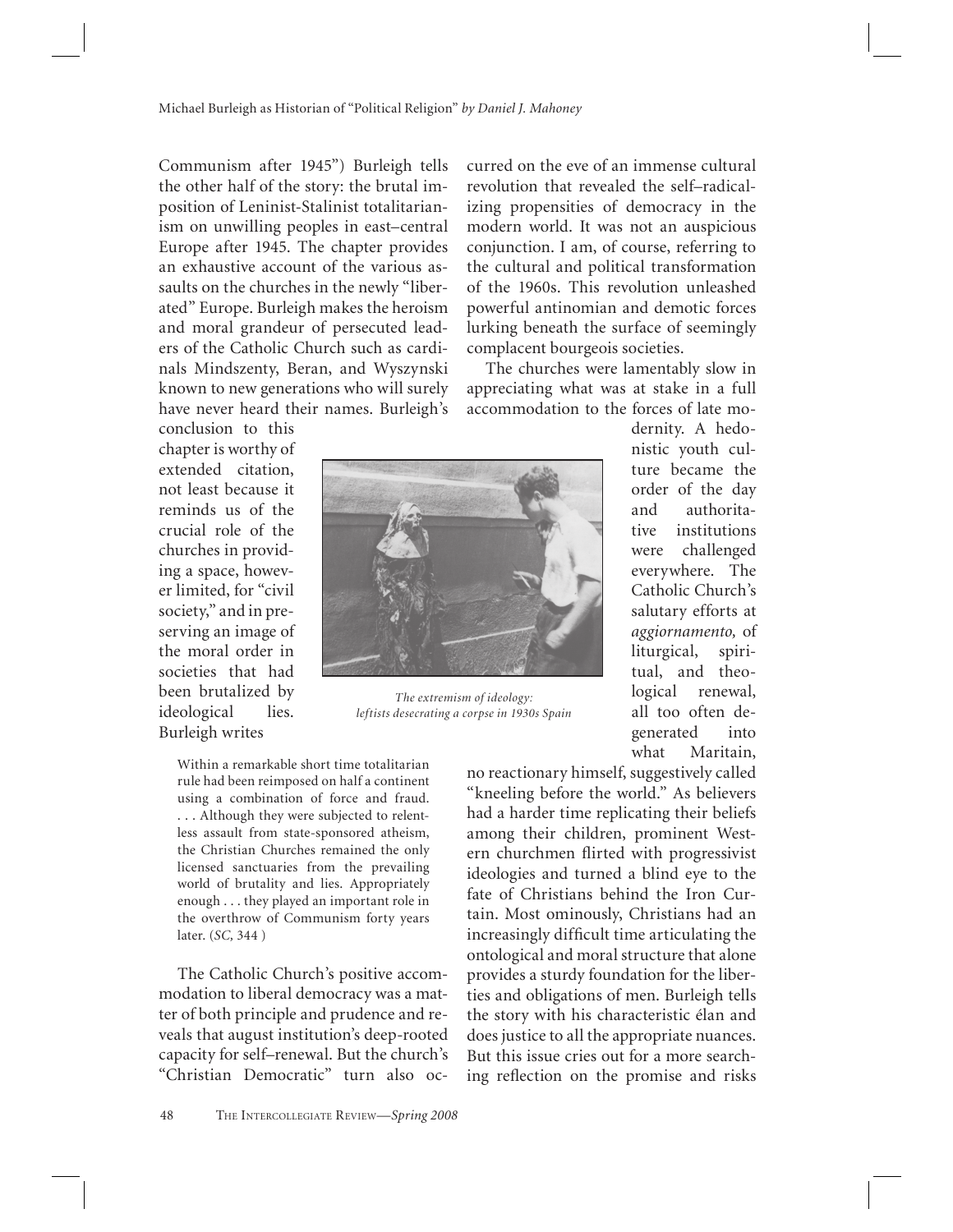inherent in the church's accommodation to democratic modernity. Were the antinomian excesses of the 1960s inherent in the propensities of democracy itself? Were they bound to come to the forefront once the traditional elements of our societies lost their vigor and self-confidence? More fundamentally, how much has the cultural revolution of the 1960s undermined the continuity of Western civilization? Did a new civilization—antitraditional, hostile to political and social authority, and essentially non-Christian—come into being during those heady and tumultuous days? These questions arise naturally, so to speak, from Burleigh's own exposition. They highlight the difficulties inherent in any unqualified assent of the Christian churches to democracy, not as a form of government, but as a comprehensive or total way of life.

### **Today's World: Islam and Secular Europe**

In the tenth and final chapter of Sacred *Causes* ("Cubes, Domes and Death Cults: Europe after 9/11") Burleigh recounts the events leading up to "the day that changed the world," September 11, 2001. He is undoubtedly right that it is necessary to read Conrad's *The Secret Agent* or Dostoevsky's *Demons* in order to truly fathom the minds and hearts of those contemporary "nihilists" who, like their nineteenth-century predecessors, are intoxicated with conspiratorial violence and their own set of deadly ideological abstractions. But Burleigh unfortunately overstates the case when he reduces Islamist terrorism to "a cover version of ideas and movements that have occurred in modern Western societies." As a result he concedes too much to terms like "Islamo-fascism" that in my view obscure more than they clarify.

Burleigh is on firmer ground when he

criticizes contemporary European elites for their lack of self-confidence and for their willful restriction of European memory. He rightly criticizes those elites who want to reduce the European inheritance to a set of "humanitarian" abstractions as if "democratic" Europe is intelligible without some substantial reference to its Christian past. But like many conservative-minded defenders of the Western tradition, Burleigh makes too many claims for the Christian roots of "modern liberty." Modern "autonomy," the quest to create individuals shorn of attachments to every external or "heteronomous" domination, has profound roots in *anti-Christian* philosophical thought. Those associated with the radical Enlightenment self-consciously aimed to create a radically new civilization that owed nothing to the moral inheritance of classical Christianity. These important reservations aside, Burleigh is right to stress the necessarily Christian component of any substantive or morally serious antitotalitarian defense of human dignity. Christianity's "transcendental focus has set bounds to what the powerful could not, or more importantly, *should not* do by providing moral exemplars of good kingship and evil tyranny" (as Bertrand de Jouvenel has argued modern doctrines of sovereignty—of human self-sovereignty—point in a much more "monistic" or totalitarian direction). One conclusion is clear: the liberal "separation" of state and society depends upon individuals who are fully more "Christian" than "autonomous" in their self–conception and moral bearing.

*Sacred Causes* has the additional merit of confirming one of the deepest insights of the best "dissident" thought of our time. In light of the profoundly antihuman experiments to live in a world beyond good and evil, it is necessary to rethink our understanding of the moral foundations of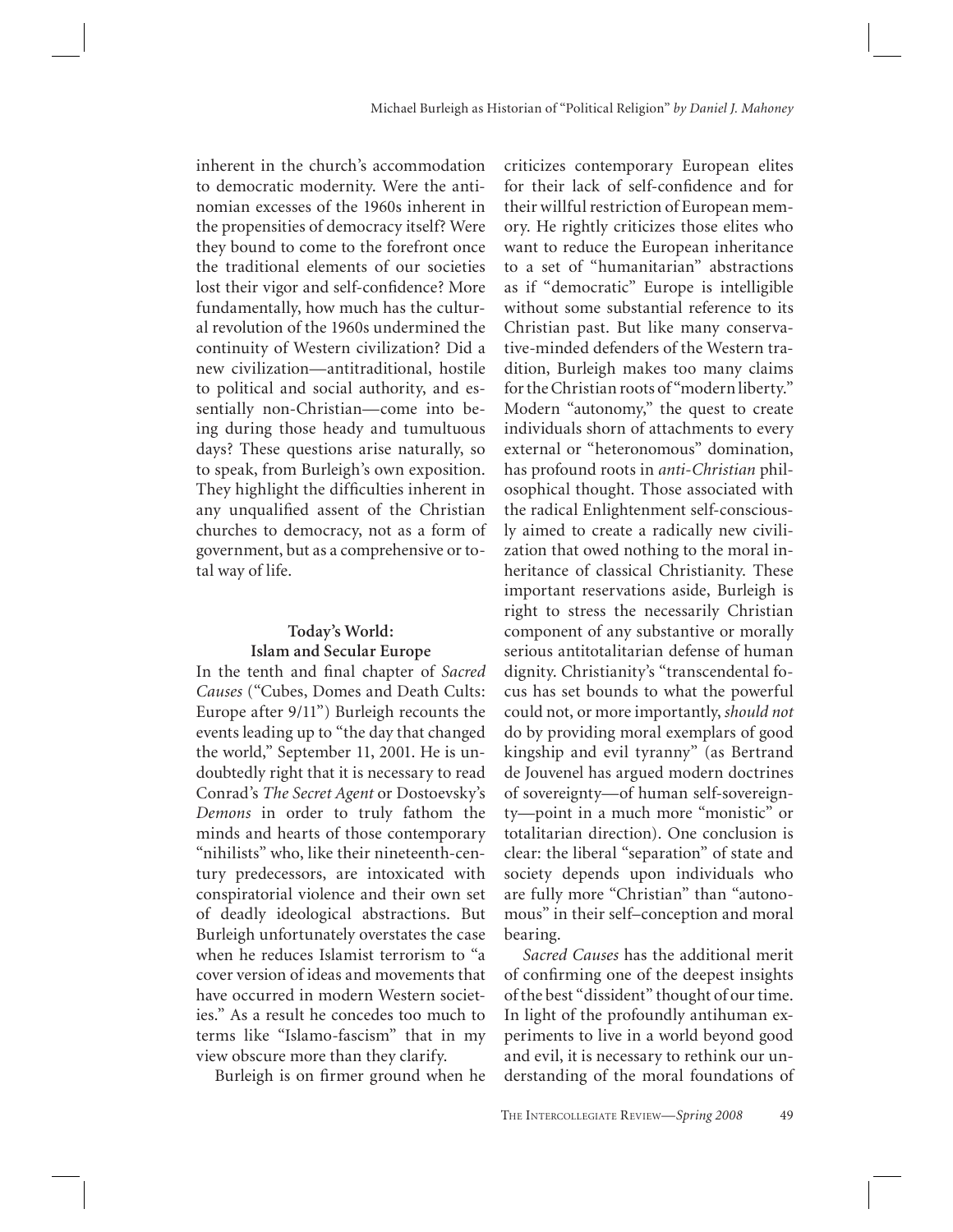liberty. As the Czech Catholic dissident Vaclav Benda strikingly put it in a remark quoted by Burleigh, in order to overcome totalitarianism, it was necessary "to shake that evil off, escape its power, and to seek the truth." That invitation to open ourselves to *truth* has immense implications for the responsible exercise of freedom in our all-too-jaded liberal societies.

#### **Paying Tribute to Those Who Understood**

In all the volumes of his trilogy Burleigh pays tribute to a series of thinkers "who saw clearly . . . what these movements and regimes were," who understood without equivocation their pretenses to change reality, their psychological commonalities, and their support for the most hyperbolic violence. The fact that Burleigh provides nearly identical tributes in all three books suggests not only the extent of his debt to the insights of these thinkers but also the sad fact that these wise and humane theorist-witnesses are largely unknown or ignored in "mainstream" intellectual quarters today. It is an indictment of the academy that apologists for European totalitarianism such as the Hungarian philosopher Georg Lukacs or the French "existentialist" Jean-Paul Sartre remain prominent in our intellectual life while those who truly illuminated the tragedies of the age are cast into obscurity by the gatekeepers of intellectual prestige.

Waldemar Gurian (1902–54) is a particularly important influence on Burleigh. This Russian Jewish convert to Catholicism came with his mother to Germany in 1912 and fled the country in 1934 when it became apparent that he was being targeted by the Nazi regime. The author of an incisive critique of Communist theory and practice (*Bolshevism: Theory and Practice* [1932]), he was a scourge of Brown and

Red totalitarianism alike. From his Swiss exile in 1936 he published the massive *Hitler and the Christians,* warning Christians that the Nazis would do their best to promote their racialist doctrines under the more palatable guise of a restoration of the spirit of Christian Germany against the alleged perfidies of the Jews. Burleigh rightly credits Gurian with "the most important analysis of Nazi Germany from a Catholic point of view." Gurian went on to become the founder of the *Review of Politics* at Notre Dame, where he brought the penetrating thought of the best European writers (including Eric Voegelin, Jacques Maritain, Leo Strauss, and Hannah Arendt) to bear on "the crisis of our time."

Burleigh is also deeply indebted to the various efforts of Eric Voegelin (1901–85) to come to terms with totalitarianism. Recognizing that "his thought is immensely complicated," he nonetheless locates "one powerful moral consideration that drove it." This is an aversion, in Voegelin's own words, to the ideological "swindlers" who gained a "pseudo-identity through asserting one's power," through participating in or justifying mass murder. Burleigh highlights Voegelin's critique of Nazi "racial science" as well as his affirmation, simultaneously moral and scientific, of "the fundamental commonalities between human beings across reaches of time." Like Voegelin, Burleigh appreciates that "[e]vil (is) a palpable actor in the world" and that the "demoralization" of social science leaves scholars "emasculated" before "evil, immoral, and unethical political ideologies."

#### **Aron's Faith Without Illusions**

Burleigh also pays his respects to "one of the finest minds in twentieth century France, the liberal conservative sociologist and journalist Raymond Aron." He praises Aron (1905–83) for his sobriety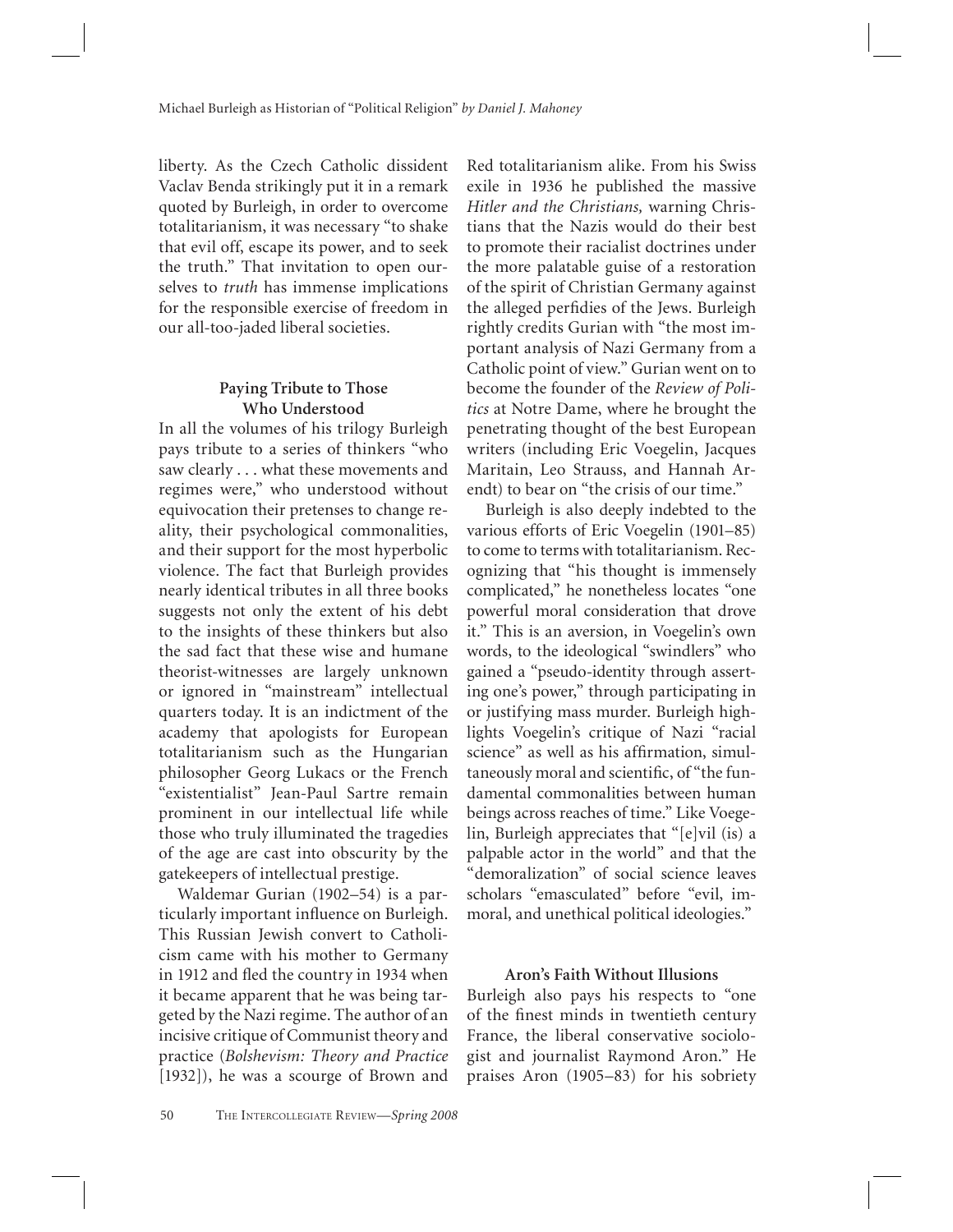and for his "impassioned but limpidly expressed lucidity," as accurate a description of Aron's voice that I have ever come across. Burleigh is particularly impressed by Aron's magisterial two-part analysis of the secular religions ("The Future of Secular Religions") that first appeared in the exile journal *La France Libre* in July and August 1944.<sup>5</sup> Aron stands out among Burleigh's intellectual guides in part because he was not a believer. A self-described "de-Judaized Jew," he nonetheless had genuine respect for religion. He liked to say that while he could not affirm the truth of transcendental religion in any unqualified way, he had no wish or right to "negate" it. He was an incisive critic of Marxist "prophetism," of Marxism's revolutionary historicism and its conflation of facts with desires. He despised the "idolatory" as well as the fanaticism inherent in the Marxist religion of "hyper-rationalism" and pointed out its deep roots in the modern project of making human beings "sovereign lords of nature through knowledge and his own will." In his writings in *La France Libre* during the Second World War, Aron took particular aim at "the pessimistic irrational religion of the Nazis."

Writing in 1944, Aron appreciated the untenability of the ideological lie. "It is not easy," he wrote slyly, "for representatives of *homo sapiens* to believe that Mussolini is always right or that Hitler's words define good and evil." But Aron was a chastened or conservative-minded liberal because he knew that liberal rationalism in its nineteenth-century expressions was neither philosophically viable nor capable of moving the souls of men. Human beings in every time and place need "faith in ideas and in men." When elites in bourgeois societies succumbed to cynicism and lost faith in the rational and moral foundations of a free and decent political order, fervent ideologists guaranteed that faith would be used

at the service of "barbaric fury." Aron offered no guarantee that a revitalized liberalism, buttressed by a renewed "conservative" confidence in the integrity of a moral order above the will of man, would finally win the day against the totalitarians. But in the elegiac conclusion of his 1944 essay, he cited the words of Tacitus that had been read out to the first Free French volunteers at the end of June, 1940: "One need not hope in order to try, nor succeed in order to persevere." "I saw," he wrote, "in that phrase and I see still, the watchword of revolt, always vanquished yet always victorious—the revolt of conscience."

#### **Conclusion**

In Michael Burleigh the political religions have found a historian who resists the "demoralization" of the age, the tendency to write history as if moral evaluation and the imperatives of conscience do not matter. His work is a powerful challenge to the "antifascist" vulgate which confuses authority with authoritarianism, and which downplays the essential affinities between totalitarianism of the Left and the Right. Readers of Burleigh's work cannot help but reflect on the fact that all too often "progressive democracy," as the Hungarian political philosopher Aurel Kolnai called it, shares with discredited totalitarianism a blind confidence in the sovereignty and self-assertion of man. The antitotalitarian thinkers to whom Burleigh pays such welldeserved tribute all appreciated that the ultimate roots of totalitarianism lay in the human tendency, quintessentially modern yet as old as Adam, to forget that men are not gods. A democratic civilization that has truly absorbed this lesson will have already begun the ascent from the most problematic assumptions of theoretical modernity. Hence the vital contemporary need of histories of this quality and insight.